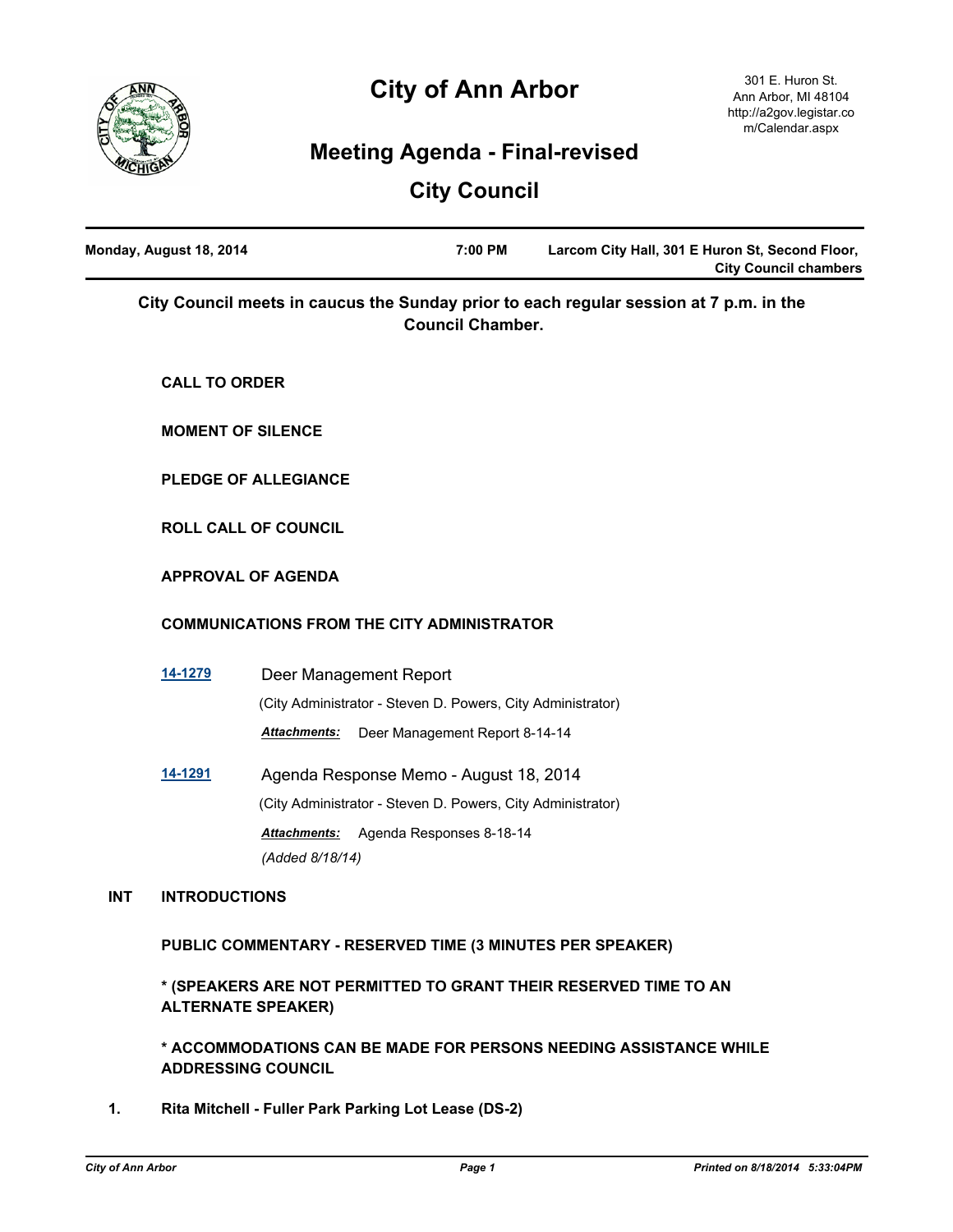- **2. George Gaston Fuller Park Parking Lot Lease (DS-2)**
- **3. Anne Choike Taxicab Ordinance (C-3)**
- **4. Scott Sanders Taxicab Ordinance (C-3)**
- **5. Maurita Holland Deer Management (DC-1)**
- **6. Mary Avrakotos Deer Management (DC-1)**
- **7. Tracy Grogan Deer Management (DC-1)**
- **8. Judy Cohen Deer Management (DC-1)**
- **9. Nicholas Avrakotos Deer Management (DC-1)**
- **10. Tom Partridge Elect Mark Schauer Governor, Plan for Expanding Affordable Housing Needed (F-5)**

**Alternates:**

- **1. Larry Baird Fuller Park Parking Lot Lease (DS-2)**
- **2. Michael White Taxicab Ordinance (C-3)**
- **CC COMMUNICATIONS FROM COUNCIL**
- **MC COMMUNICATIONS FROM THE MAYOR**
- **MC-1 [14-1227](http://a2gov.legistar.com/gateway.aspx?M=L&ID=12704)** Appointments Confirmations (Mayor's Office) *Sponsors:* Hieftje
- **MC-2 [14-1290](http://a2gov.legistar.com/gateway.aspx?M=L&ID=12757)** Nominations & appointments 8/18/14 (Mayor's Office) *(Added 8/18/14)*

#### **PH PUBLIC HEARINGS (3 MINUTES PER SPEAKER)**

**PH-1 [14-0917](http://a2gov.legistar.com/gateway.aspx?M=L&ID=12406)** An Ordinance to Amend Chapter 55 (Zoning), Rezoning of 4.8 Acres from R1C (Single Family Dwelling District) to R4B (Multiple Family Dwelling District), Ann Arbor Housing Commission North Maple Road Rezoning, 701 North Maple Road (CPC Recommendation: Approval - 8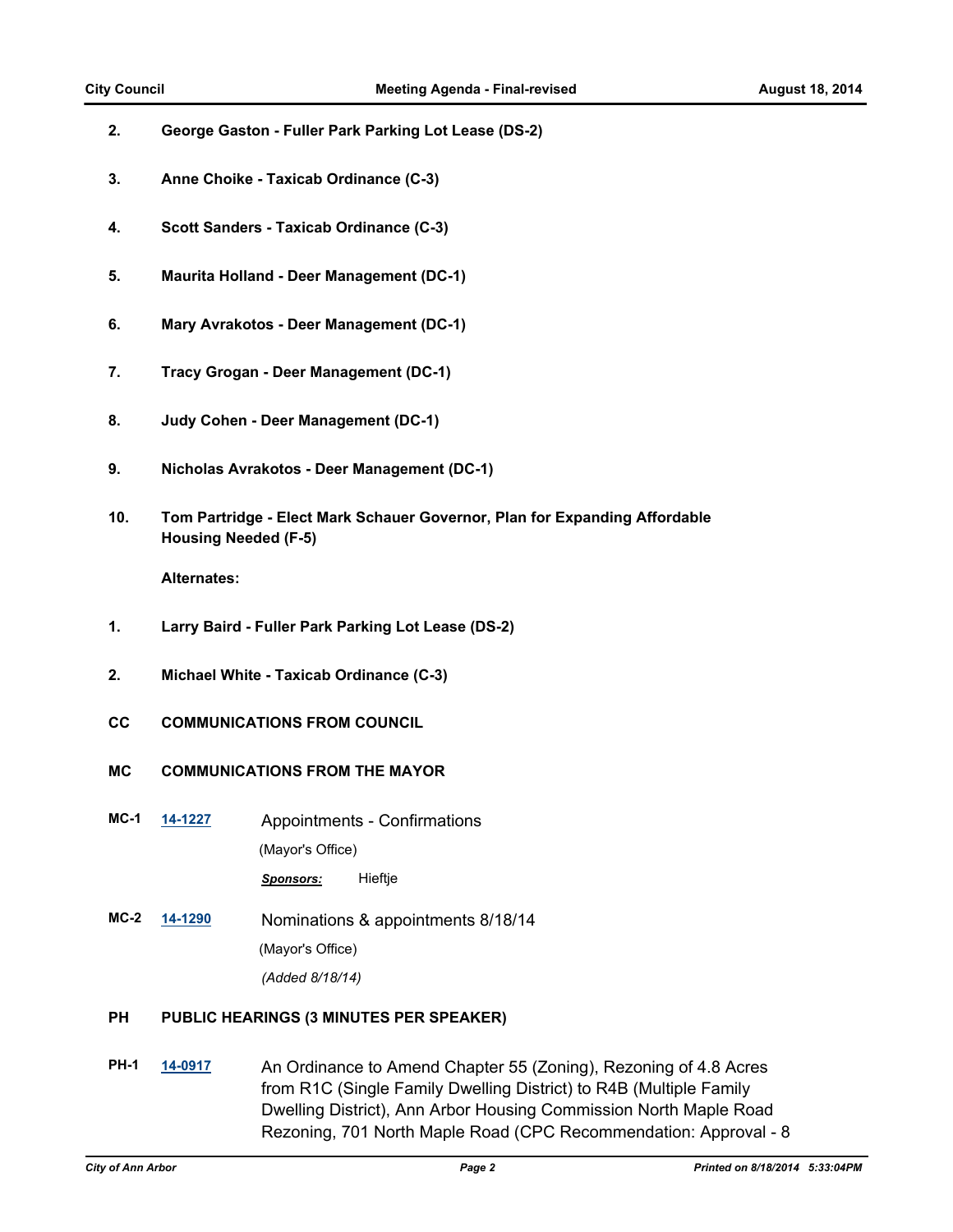|             |                | Yeas and 0 Nays)                   |                                                                                                                                                                                                                                                                          |
|-------------|----------------|------------------------------------|--------------------------------------------------------------------------------------------------------------------------------------------------------------------------------------------------------------------------------------------------------------------------|
|             |                |                                    | (Community Services - Sumedh Bahl, Community Services Area Administrator)                                                                                                                                                                                                |
|             |                | <b>Attachments:</b>                | 14-13 North Maple Road Ordinance Briefed.pdf, Ordinance to Rezone<br>701 N Maple.pdf, June 3, 2014 Planning Staff Report, Rezoning Map,<br>Staff Report with Attachments 6-17-14 (SP14-008)-reduced.pdf                                                                  |
|             |                | (See B-1)                          |                                                                                                                                                                                                                                                                          |
| <b>PH-2</b> | <u>14-1220</u> |                                    | Resolution to Vacate a 120-Foot Length and a 30-Foot Length of<br>Unimproved, Platted Seybold Drive, Scioto Hills No. 1 Subdivision (CPC<br>Recommendation: Approval - 7 Yeas, 0 Nays) (8 Votes Required)                                                                |
|             |                |                                    | (Community Services - Sumedh Bahl, Community Services Area Administrator)                                                                                                                                                                                                |
|             |                | <b>Attachments:</b>                | 6/17/14 Planning Staff Report, Map of Seybold Drive street vacation, DTE<br>Communication                                                                                                                                                                                |
|             |                | (See DB-1)                         |                                                                                                                                                                                                                                                                          |
| PH-3        | <u>14-1021</u> |                                    | An Ordinance to Amend Chapter 55 (Zoning), Rezoning of 4.5 Acres<br>from M1 (Limited Industrial District) to O (Office District), State Street<br>Village Rezoning, 2223 S. State Street (CPC Recommendation:<br>Approval - 6 Yeas and 0 Nays) (Ordinance No. ORD-14-17) |
|             |                |                                    | (Community Services - Sumedh Bahl, Community Services Area Administrator)                                                                                                                                                                                                |
|             |                | <u> Attachments:</u><br>(See B-2)  | 14-17 State Street Village Rezoning Briefed and Approved.pdf, State<br>Street Village Ordinance.pdf, 6/17/14 Planning Staff Report                                                                                                                                       |
| <b>PH-4</b> | 14-1022        |                                    | Resolution to Approve State Street Village Site Plan and Development<br>Agreement, 2221 & 2223 South State Street (CPC Recommendation:<br>Approval - 6 Yeas and 0 Nays)                                                                                                  |
|             |                |                                    | (Community Services - Sumedh Bahl, Community Services Area Administrator)                                                                                                                                                                                                |
|             |                | <b>Attachments:</b><br>(See DB-2)  | 7/16/14 Planning Staff Report, 8/15/14 Development Agreement                                                                                                                                                                                                             |
| А           |                | <b>APPROVAL OF COUNCIL MINUTES</b> |                                                                                                                                                                                                                                                                          |
| A-1         | <u>14-1272</u> |                                    | Regular Session Meeting Minutes of August 7, 2014                                                                                                                                                                                                                        |
|             |                |                                    | (City Clerk - Jacqueline Beaudry)                                                                                                                                                                                                                                        |

*Attachments:* 08-07-14 Draft Minutes, 2014-8-07-Council Emails.pdf

#### **CA CONSENT AGENDA**

**CA-1 [14-1174](http://a2gov.legistar.com/gateway.aspx?M=L&ID=12651)** Resolution to Approve the Member Services Agreement into the Keenan Pharmacy Purchasing Coalition (\$60,000.00 for 2014 and \$60,000.00 for 2015)

(Human Resources - Robyn Wilkerson, Director)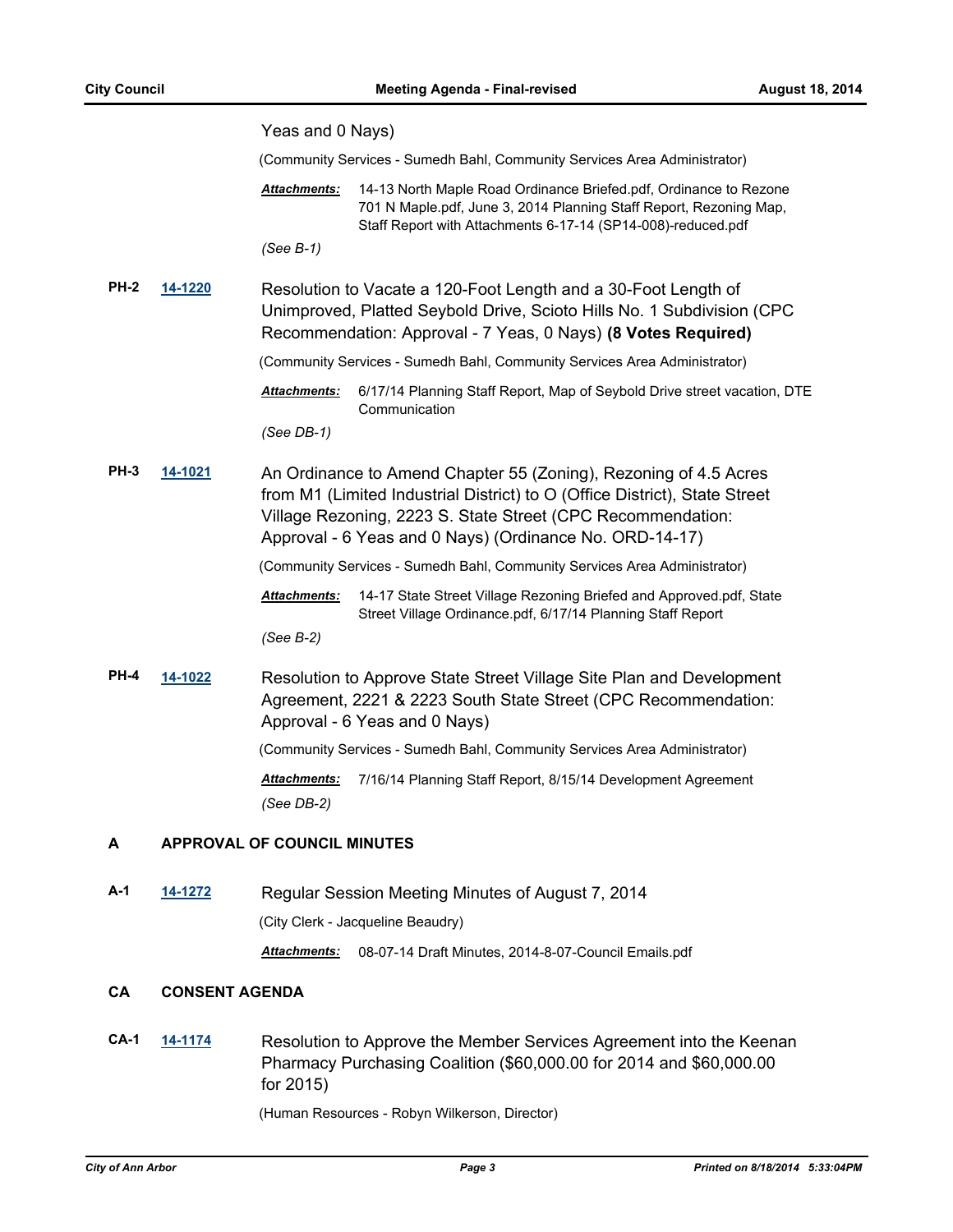|             |         | <b>Attachments:</b> | City of Ann Arbor KPPC Member Services Amendment 2014 - Name<br>Changed                                                                  |
|-------------|---------|---------------------|------------------------------------------------------------------------------------------------------------------------------------------|
| CA-2        | 14-1215 |                     | Resolution to Approve July 24, 2014 Recommendations of the Board of<br>Insurance Administration                                          |
|             |         |                     | (Financial and Administrative Services - Tom Crawford, CFO)                                                                              |
| CA-3        | 14-1216 |                     | Resolution to Approve the Closing of Maynard Street for the Barracuda<br>Networks BBQ on Wednesday, September 10, 2014                   |
|             |         |                     | (Community Services - Sumedh Bahl, Community Services Area Administrator)                                                                |
|             |         | <b>Attachments:</b> | Barracuda Networks BBQ Map.pdf                                                                                                           |
| <b>CA-4</b> | 14-1226 | Road) (\$90,000.00) | Resolution to Approve an Agreement with the Washtenaw County Road<br>Commission for the Resurfacing of Newport Road (City Limits to Bird |
|             |         |                     | (Project Management Services - Craig Hupy, Public Services Area Administrator)                                                           |
|             |         | <b>Sponsors:</b>    | Briere and Kailasapathy                                                                                                                  |
|             |         | <b>Attachments:</b> | 2014 City-County Agreement for Newport Rd Repaving.pdf, NEWPORT<br>ROAD - CITY-COUNTY EXHIBIT A.pdf                                      |
|             |         |                     |                                                                                                                                          |

#### **B ORDINANCES - SECOND READING**

**B-1 [14-0917](http://a2gov.legistar.com/gateway.aspx?M=L&ID=12406)** An Ordinance to Amend Chapter 55 (Zoning), Rezoning of 4.8 Acres from R1C (Single Family Dwelling District) to R4B (Multiple Family Dwelling District), Ann Arbor Housing Commission North Maple Road Rezoning, 701 North Maple Road (CPC Recommendation: Approval - 8 Yeas and 0 Nays)

(Community Services - Sumedh Bahl, Community Services Area Administrator)

14-13 North Maple Road Ordinance Briefed.pdf, Ordinance to Rezone 701 N Maple.pdf, June 3, 2014 Planning Staff Report, Rezoning Map, Staff Report with Attachments 6-17-14 (SP14-008)-reduced.pdf *Attachments:*

*(See PH-1)*

**B-2 [14-1021](http://a2gov.legistar.com/gateway.aspx?M=L&ID=12509)** An Ordinance to Amend Chapter 55 (Zoning), Rezoning of 4.5 Acres from M1 (Limited Industrial District) to O (Office District), State Street Village Rezoning, 2223 S. State Street (CPC Recommendation: Approval - 6 Yeas and 0 Nays) (Ordinance No. ORD-14-17)

(Community Services - Sumedh Bahl, Community Services Area Administrator)

Attachments: 14-17 State Street Village Rezoning Briefed and Approved.pdf, State Street Village Ordinance.pdf, 6/17/14 Planning Staff Report

*(See PH-3)*

#### **C ORDINANCES - FIRST READING**

**C New Business - Staff:**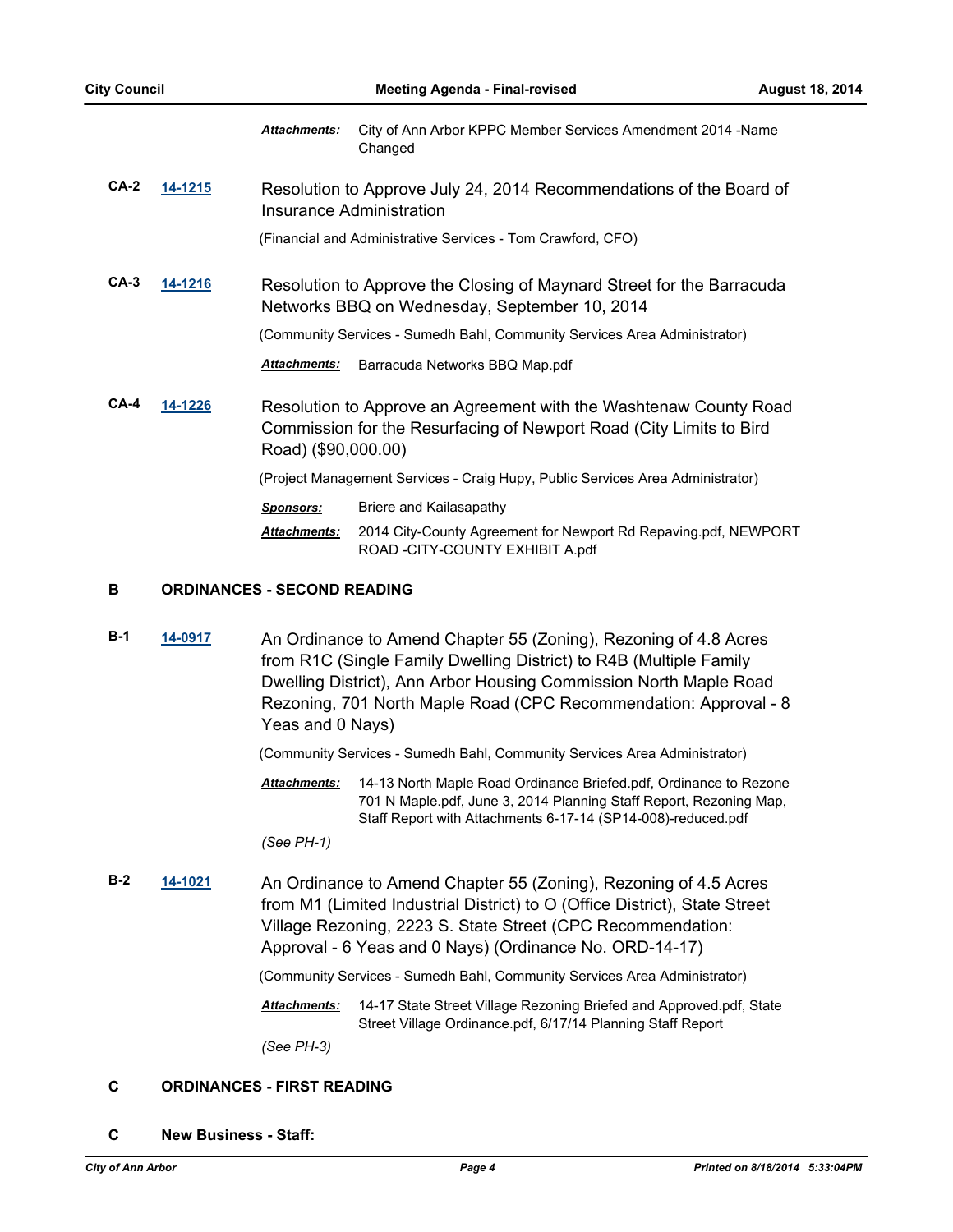| $C-1$ | 14-1196 | An Ordinance to Amend Chapter 55 (Zoning), Rezoning of 0.38 Acres<br>from PUD (Planned Unit Development District) to D2 (Downtown<br>Interface District) with a Secondary Street Building Frontage, 121<br>Kingsley West Rezoning, 121 West Kingsley Street (CPC<br>Recommendation - Technical Denial: 5 Yeas and 0 Nays)<br>(Community Services - 8/18/14 Ordinance to Amend Chapter 44, 121 West Kingsley) |
|-------|---------|--------------------------------------------------------------------------------------------------------------------------------------------------------------------------------------------------------------------------------------------------------------------------------------------------------------------------------------------------------------------------------------------------------------|
|       |         | 121 Kingsley West Ordinance 073014.pdf, 121 Kingsley West Staff<br><b>Attachments:</b>                                                                                                                                                                                                                                                                                                                       |
|       |         | Report with Attachments 071514                                                                                                                                                                                                                                                                                                                                                                               |
|       |         | (Revised 8/18/14)                                                                                                                                                                                                                                                                                                                                                                                            |
| $C-2$ | 14-1221 | An Ordinance to Amend Sections 7:154 and 7:159 of Chapter 85<br>(Taxicabs) of Title VII of the Code of the City of Ann Arbor and to Add a<br>New Section, Which New Section Shall be Designated as Section<br>7:159a [Revised Standards for Meter Rates]                                                                                                                                                     |
|       |         | (Financial and Administrative Services - Tom Crawford, CFO)                                                                                                                                                                                                                                                                                                                                                  |
|       |         | Taxicab Ord Amendment to Deregulate Rate, Draft Taxicab Board<br><b>Attachments:</b><br>Minutes 072414, Taxicab Board Minutes 062614                                                                                                                                                                                                                                                                         |
|       |         | (Attachments added 8/15/14)                                                                                                                                                                                                                                                                                                                                                                                  |
| $C-3$ | 14-1222 | An Ordinance to Amend the Title and Sections 7:151, 7:158, 7:163,<br>7:164, 7:165, 7:167, 7:170, and 7:172, of Chapter 85 (Taxicabs) of Title<br>VII of the Code of The City of Ann Arbor and to Add New Sections,<br>Which New Sections Shall be Designated as 7:154a, 7:156a, and<br>7:156b [Registration of Non-metered Vehicle Drivers]                                                                  |
|       |         | (Financial and Administrative Services - Tom Crawford, CFO)                                                                                                                                                                                                                                                                                                                                                  |
|       |         | Taxicab Ord Amendment to Register Drivers<br>Attachments:                                                                                                                                                                                                                                                                                                                                                    |
| D     |         | <b>MOTIONS AND RESOLUTIONS</b>                                                                                                                                                                                                                                                                                                                                                                               |

#### **DC New Business - Council:**

**DC-1 [14-1274](http://a2gov.legistar.com/gateway.aspx?M=L&ID=12741)** Resolution to Appropriate \$20,000 to Develop a Community-Endorsed Deer Management Plan (**8 Votes Required**)

(City Council)

*Sponsors:* Lumm and Briere

**DC-2 [14-1289](http://a2gov.legistar.com/gateway.aspx?M=L&ID=12756)** Resolution for Community Events Fund Disbursements from the FY 2015 Budget

(City Council)

*Sponsors:* Briere and Warpehoski *(Added 8/18/14)*

#### **DB New Business - Boards and Commissions:**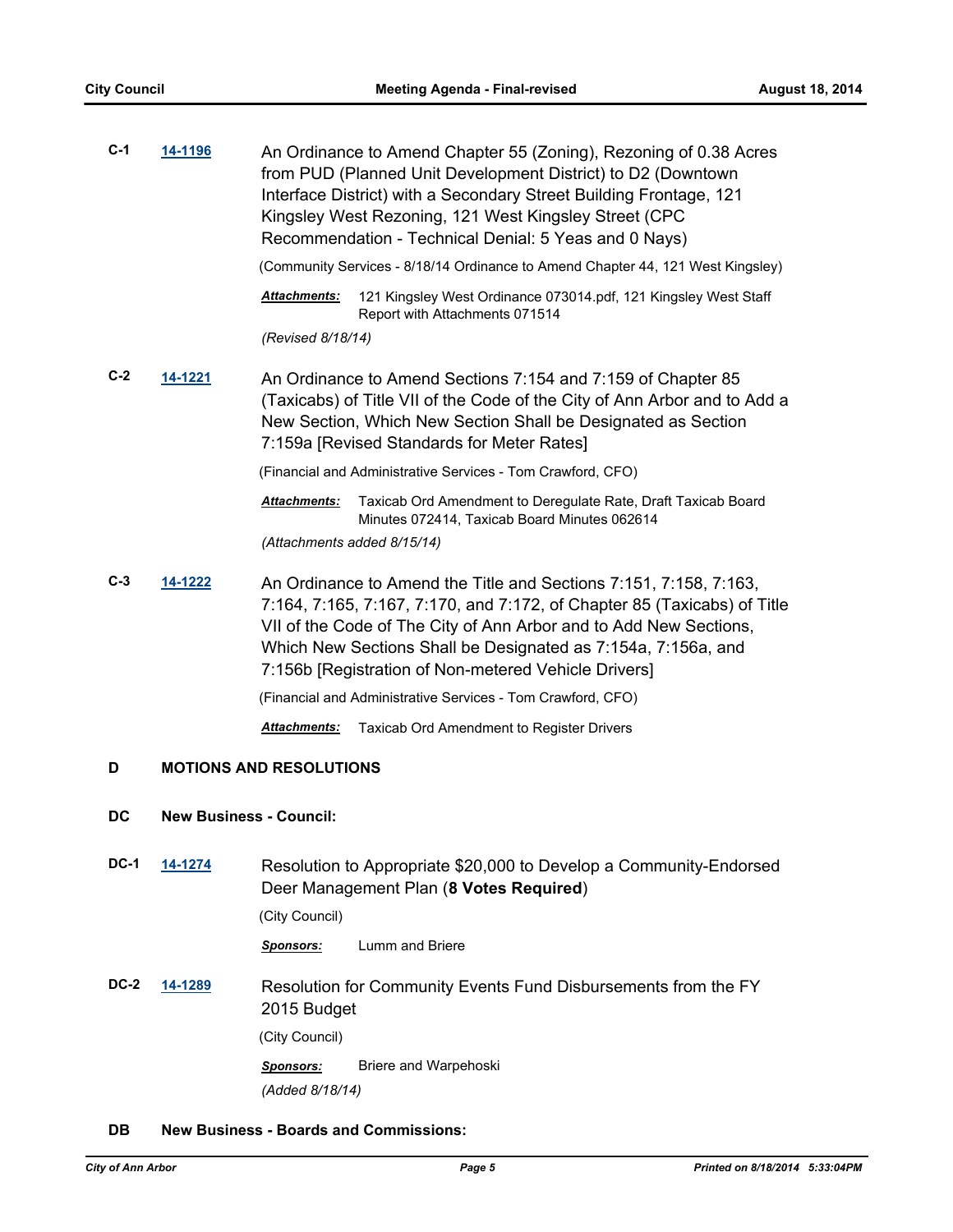| <b>DB-1</b> | 14-1220                      | Resolution to Vacate a 120-Foot Length and a 30-Foot Length of<br>Unimproved, Platted Seybold Drive, Scioto Hills No. 1 Subdivision (CPC<br>Recommendation: Approval - 7 Yeas, 0 Nays) (8 Votes Required)                     |
|-------------|------------------------------|-------------------------------------------------------------------------------------------------------------------------------------------------------------------------------------------------------------------------------|
|             |                              | (Community Services - Sumedh Bahl, Community Services Area Administrator)                                                                                                                                                     |
|             |                              | 6/17/14 Planning Staff Report, Map of Seybold Drive street vacation, DTE<br>Attachments:<br>Communication                                                                                                                     |
|             |                              | (See PH-2)                                                                                                                                                                                                                    |
| <b>DB-2</b> | 14-1022                      | Resolution to Approve State Street Village Site Plan and Development<br>Agreement, 2221 & 2223 South State Street (CPC Recommendation:<br>Approval - 6 Yeas and 0 Nays)                                                       |
|             |                              | (Community Services - Sumedh Bahl, Community Services Area Administrator)                                                                                                                                                     |
|             |                              | 7/16/14 Planning Staff Report, 8/15/14 Development Agreement<br><b>Attachments:</b><br>(See PH-4) (Revised 8/15/14)                                                                                                           |
| <b>DS</b>   | <b>New Business - Staff:</b> |                                                                                                                                                                                                                               |
| <b>DS-1</b> | 14-1175                      | Resolution to Approve the Extended Policy with EyeMed Vision Care to<br>Provide Vision Coverage to City Employees and their Eligible<br>Dependents (\$305,828.00)                                                             |
|             |                              | (Human Resources - Robyn Wilkerson, Director)                                                                                                                                                                                 |
| <b>DS-2</b> | 14-1159                      | Resolution to Approve Fuller Park Parking Lot Land Lease with the<br>University of Michigan (8 Votes Required)                                                                                                                |
|             |                              | (Community Services - Sumedh Bahl, Community Services Area Administrator)                                                                                                                                                     |
|             |                              | Fuller Lot Lease.pdf, Exhibit A-1.pdf, FULLER PARKING LEASE - PAC<br><b>Attachments:</b>                                                                                                                                      |
| DS-3        | 14-1180                      | Resolution to Accept and Appropriate Emergency Management<br>Performance Grant Funds and Approve FY 2014 Funding Assistance<br>Grant Agreement for Ann Arbor Emergency Management Program<br>(\$42,582.00) (8 Votes Required) |
|             |                              | (Safety Services - John Seto, Safety Services Area Administrator)                                                                                                                                                             |
|             |                              | EMPG_GrantAgreement, StandardAssurrances<br>Attachments:                                                                                                                                                                      |
|             |                              | <b>COMMUNICATIONS FROM COUNCIL</b>                                                                                                                                                                                            |

### **E COMMUNICATIONS FROM THE CITY ATTORNEY**

### **F & G CLERK'S REPORT OF COMMUNICATIONS, PETITIONS AND REFERRALS**

**F The following communications were referred as indicated:**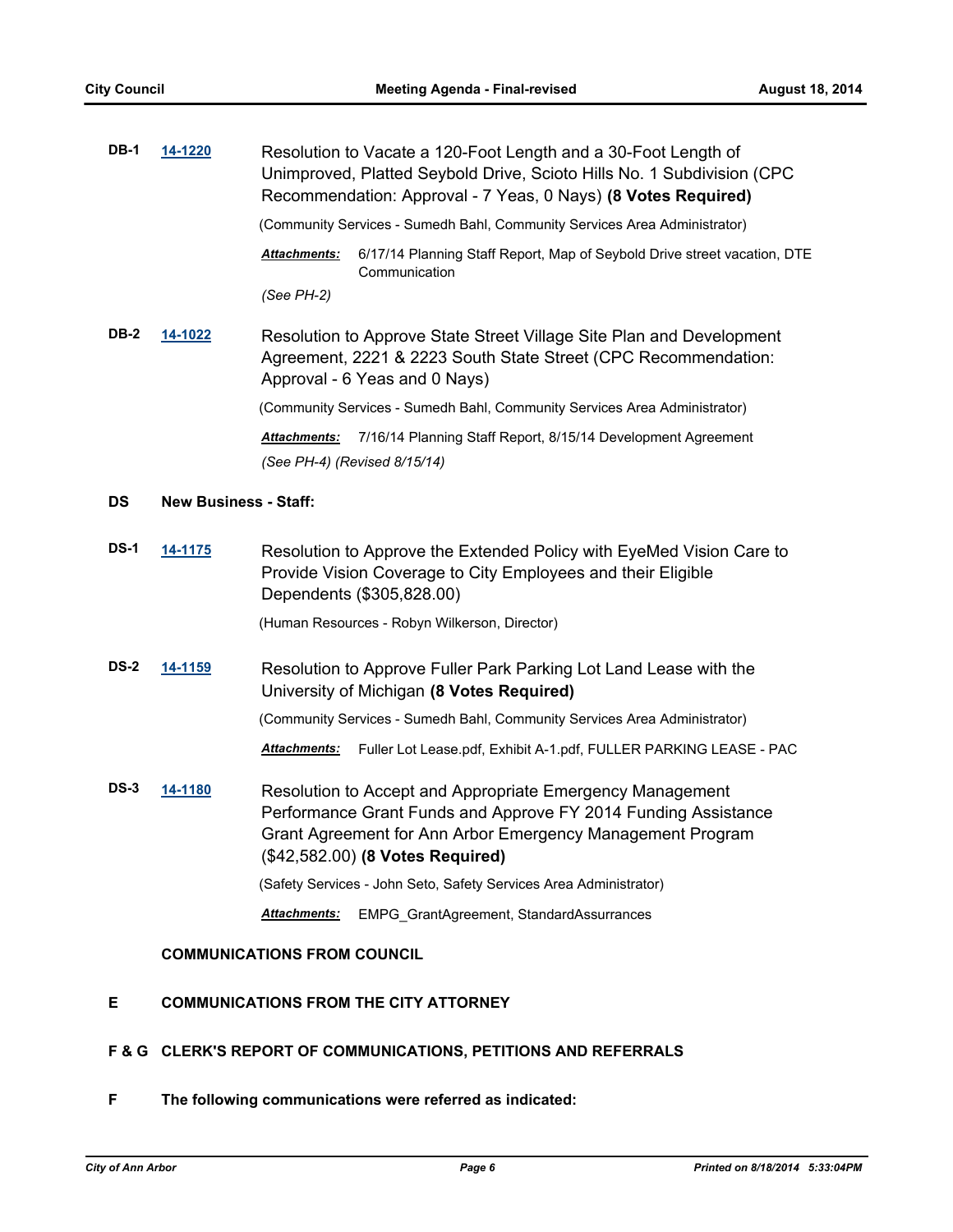| <b>City Council</b> |                | <b>Meeting Agenda - Final-revised</b>                                                                                                                                                        | <b>August 18, 2014</b> |
|---------------------|----------------|----------------------------------------------------------------------------------------------------------------------------------------------------------------------------------------------|------------------------|
| $F-1$               | <u>14-1158</u> | Second Quarter 2014 Investment Portfolio Report                                                                                                                                              |                        |
|                     |                | (Financial and Administrative Services - Matthew V. Horning, Treasurer)                                                                                                                      |                        |
|                     |                | Attachments:<br>2014 Q2 Portfolio Report                                                                                                                                                     |                        |
| $F-2$               | <u>14-1186</u> | Communication from Scott E. Munzel, P.C. regarding notice of Intent to<br>Establish a Condominium Project at 921 E. Huron St. - Planning and<br>Development Services, City Attorney's Office |                        |
|                     |                | (City Clerk Services - Jacqueline Beaudry, City Clerk)                                                                                                                                       |                        |
|                     |                | <b>Attachments:</b><br>921 E. Huron St. Condo Notice of Intent.pdf                                                                                                                           |                        |
| F-3                 | 14-1193        | Communication from the Attorney General regarding receipt of City<br>Councils' request to amend the City Charter - File                                                                      |                        |
|                     |                | (City Clerk Servcices - Jacqueline Beaudry, City Clerk)                                                                                                                                      |                        |
|                     |                | Attachments:<br>Attorney General Response to Proposed Amendments Charter<br>Amendment.pdf                                                                                                    |                        |
| $F-4$               | 14-1197        | Planning Services FY14 Year-End Report                                                                                                                                                       |                        |
|                     |                | (Community Services - Sumedh Bahl, Community Services Area Administrator)                                                                                                                    |                        |
|                     |                | Attachments:<br>FY2014 Year End Report_FINAL_07-31-14                                                                                                                                        |                        |
| $F-5$               | <u>14-1199</u> | Planning Commission FY2014-2015 Work Program                                                                                                                                                 |                        |
|                     |                | (Community Services - Sumedh Bahl, Community Services Area Administrator)                                                                                                                    |                        |
|                     |                | CPC Work Program_FY 2015_APPROVED_07-15-14<br><u> Attachments:</u>                                                                                                                           |                        |
| F-6                 | 14-1208        | Notice of Intent to Establish 121 Kingsley West Condominiums - City<br>Attorney, Planning and Development Services                                                                           |                        |
|                     |                | (City Clerk Services - Jacqueline Beaudry, City Clerk)                                                                                                                                       |                        |
|                     |                | 121 Kingsley West Condominium Notice of Intent.pdf<br><b>Attachments:</b>                                                                                                                    |                        |
| F-7                 | 14-1218        | Communication from Residents Expressing Concern with an Abandoned<br>Home at 411 W. Mosley - File                                                                                            |                        |
|                     |                | (City Clerk Services - Jacqueline Beaudry, City clerk)                                                                                                                                       |                        |
|                     |                | Attachments:<br>411 W. Mosley communication.pdf                                                                                                                                              |                        |
| F-8                 | <u>14-1275</u> | Communication from James Kelly, Assistant Attorney General regarding<br>City of Ann Arbor Proposed City Charter Amendments - File                                                            |                        |
|                     |                | (City Clerk Services)                                                                                                                                                                        |                        |
|                     |                | State Communication Regarding Charter Amendment.pdf<br><u> Attachments:</u>                                                                                                                  |                        |
|                     |                |                                                                                                                                                                                              |                        |

### **G The following minutes were received for filing:**

**G-1 [13-0824](http://a2gov.legistar.com/gateway.aspx?M=L&ID=10826)** Ann Arbor Energy Commission Meeting Minutes of May 14, 2013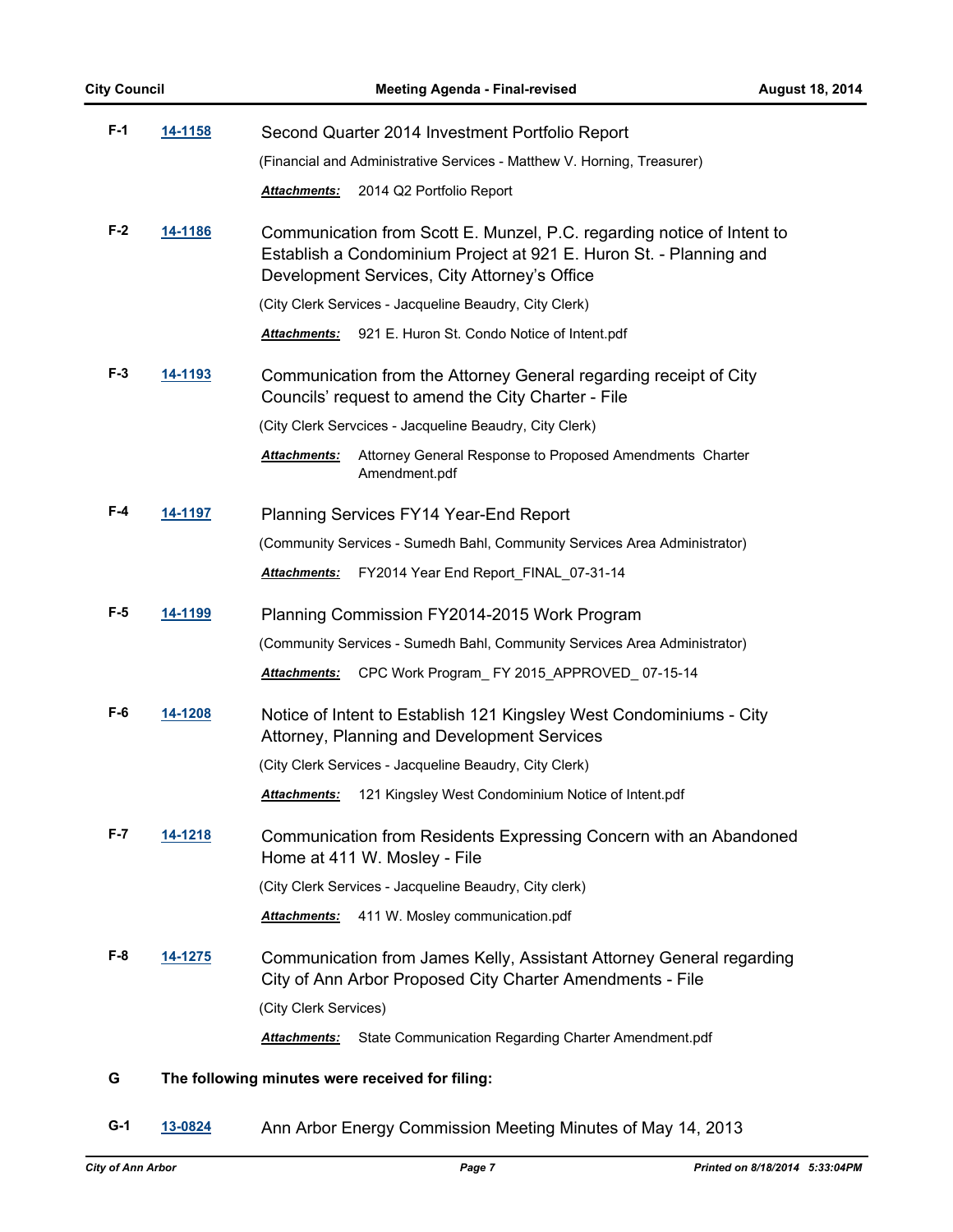|        |                | <u> Attachments:</u><br>Energy Commission Minutes 5-14-13                                                                                                                                  |
|--------|----------------|--------------------------------------------------------------------------------------------------------------------------------------------------------------------------------------------|
| $G-2$  | 14-0518        | Environmental Commission Meeting Minutes 01232014<br>City of Ann Arbor Environmental Commission Meeting 01232014<br><u> Attachments:</u>                                                   |
| $G-3$  | 14-0759        | Minutes of the April 8, 2014 Ann Arbor Energy Commission Meeting<br>(Energy Commission)                                                                                                    |
|        |                | <b>Attachments:</b><br>Energy Commission Minutes 4-8-14.pdf                                                                                                                                |
| G-4    | 14-0799        | April 1, 2014, City Planning Commission Meeting Minutes<br>(Planning and Development Services)                                                                                             |
|        |                | 4-1-2014 CPC Minutes with Live Links<br><b>Attachments:</b>                                                                                                                                |
| G-5    | 14-0950        | Public Market Advisory Commission Meeting Minutes of May 15, 2014<br>(Public Market Advisory Commission - Sarah DeWitt, Market Manager)<br><b>Attachments:</b><br>PMAC 5.15.14 Minutes.pdf |
|        |                |                                                                                                                                                                                            |
| G-6    | <u>14-1153</u> | City Election Commission Meeting Minutes - July 8, 2014                                                                                                                                    |
|        |                | (City Clerk - Jacqueline Beaudry)<br>2014-07-8 Election Commission minutes<br>Attachments:                                                                                                 |
|        |                |                                                                                                                                                                                            |
| G-7    | <u>14-1176</u> | City Election Commission Meeting Minutes of July 15, 2014                                                                                                                                  |
|        |                | (City Clerk - Jacqueline Beaudry)                                                                                                                                                          |
|        |                | 2014-07-15 Election Commission minutes<br>Attachments:                                                                                                                                     |
| G-8    | <u>14-1191</u> | Council Labor Committee Meeting Minutes of May 12, 2014                                                                                                                                    |
|        |                | (Council Labor Committee)                                                                                                                                                                  |
|        |                | <b>Attachments:</b><br>council labor committee 5-12-14.pdf                                                                                                                                 |
| G-9    | <u>14-1210</u> | Taxicab Board Meeting Minutes - June 26, 2014                                                                                                                                              |
|        |                | (Financial and Administrative Services - Tom Crawford, CFO)                                                                                                                                |
|        |                | Taxicab Board Minutes 062614<br><b>Attachments:</b>                                                                                                                                        |
| $G-10$ | 14-1212        | Special Insurance Board Meeting Minutes - July 9, 2014                                                                                                                                     |
|        |                | (Financial and Administrative Services - Tom Crawford, CFO)                                                                                                                                |
|        |                | <b>Attachments:</b><br>Special Insurance Board Minutes 070914                                                                                                                              |
| G-11   | 14-1213        | Special Insurance Board Meeting Minutes - July 16, 2014                                                                                                                                    |
|        |                | (Financial and Administrative Services - Tom Crawford, CFO)                                                                                                                                |
|        |                | Attachments:<br>Special Insurance Board Minutes 071614                                                                                                                                     |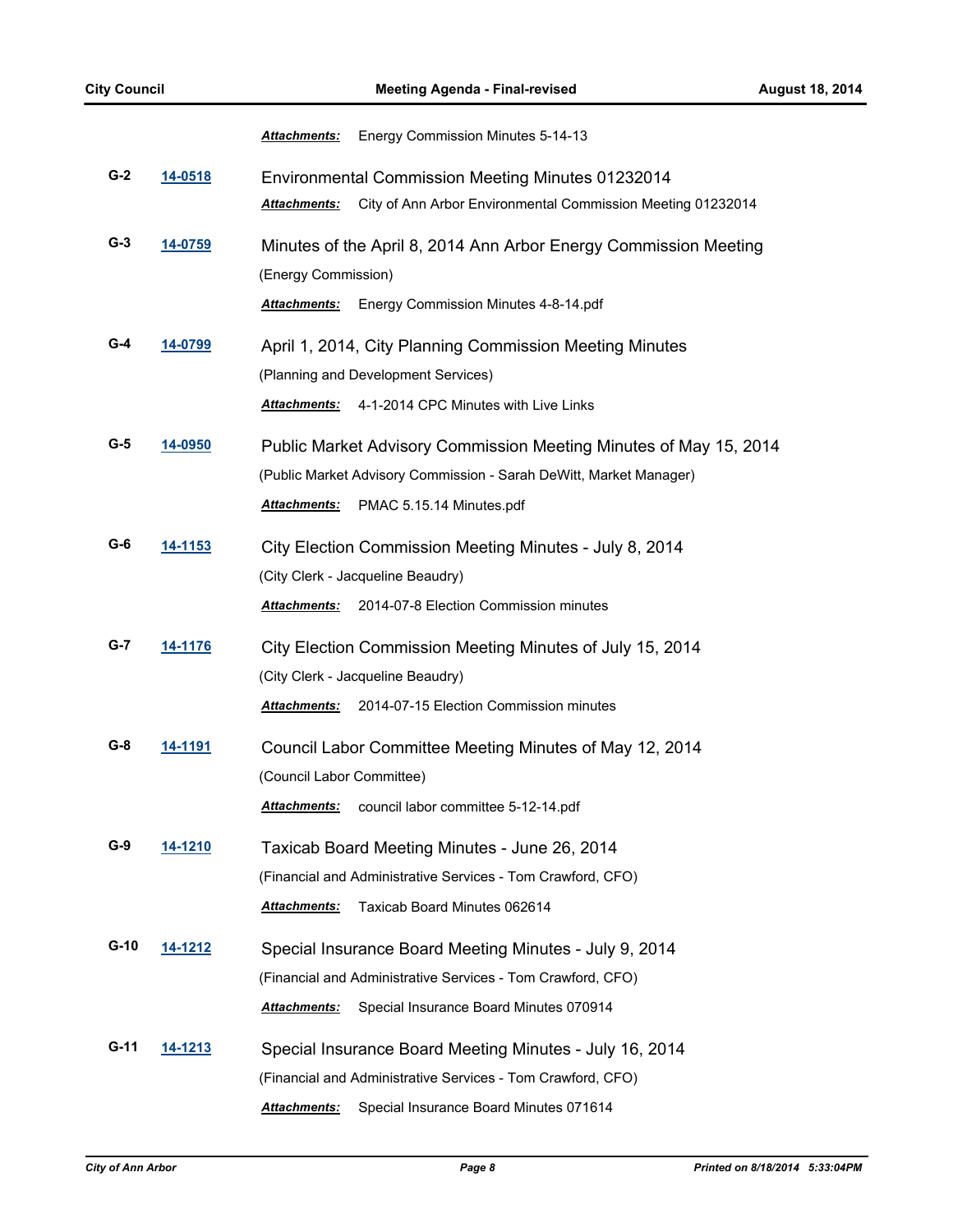## **G-12 [14-1214](http://a2gov.legistar.com/gateway.aspx?M=L&ID=12691)** Insurance Board Meeting Minutes - July 24, 2014

(Financial and Administrative Services - Tom Crawford, CFO)

Attachments: Insurance Board Minutes 072414, Insurance Board Loss Report 7-16-14, Insurance Board Loss Report 6-26-14

**PUBLIC COMMENT - GENERAL (3 MINUTES EACH)**

**CLOSED SESSION UNDER THE MICHIGAN OPEN MEETINGS ACT, INCLUDING BUT NOT LIMITED TO, LABOR NEGOTIATIONS STRATEGY, PURCHASE OR LEASE OF REAL PROPERTY, PENDING LITIGATION AND ATTORNEY/CLIENT PRIVILEGED COMMUNICATIONS SET FORTH OR INCORPORATED IN MCLA 15.268 (C), (D) (E), AND (H).**

#### **ADJOURNMENT**

**COMMUNITY TELEVISION NETWORK (CTN) CABLE CHANNEL 16:**

**LIVE: MONDAY, AUGUST 18, 2014, 7:00 P.M. REPLAYS: TUESDAY, AUGUST 19, 2014, 10:00 A.M. AND FRIDAY, AUGUST 22, 2014, 7:30 P.M.**

#### **REPLAYS SUBJECT TO CHANGE WITHOUT NOTICE**

**Community Television Network Channel 16 live televised public meetings are also available to watch live online from CTN's website, www.a2gov.org/ctn, on "The Meeting Place" page (http:www.a2gov.org/livemeetings).**

**Live Web streaming is one more way, in addition to these listed below, to stay in touch with Ann Arbor City Council and board and commission actions and deliberations.** 

**• Video on Demand: Replay public meetings at your convenience online at www.a2gov.org/government/city\_administration/communicationsoffice/ctn/Pages/Vid eoOnDemand.aspx**

**• Cable: Watch CTN Channel 16 public meeting programming via Comcast Cable channel 16.**

**All persons are encouraged to participate in public meetings. Citizens requiring translation or sign language services or other reasonable accommodations may contact the City Clerk's office at 734.794.6140; via e-mail to: cityclerk@a2gov.org; or by written request addressed and mailed or delivered to:** 

**City Clerk's Office 301 E. Huron St. Ann Arbor, MI 48104**

**Requests need to be received at least two (2) business days in advance of the meeting.**